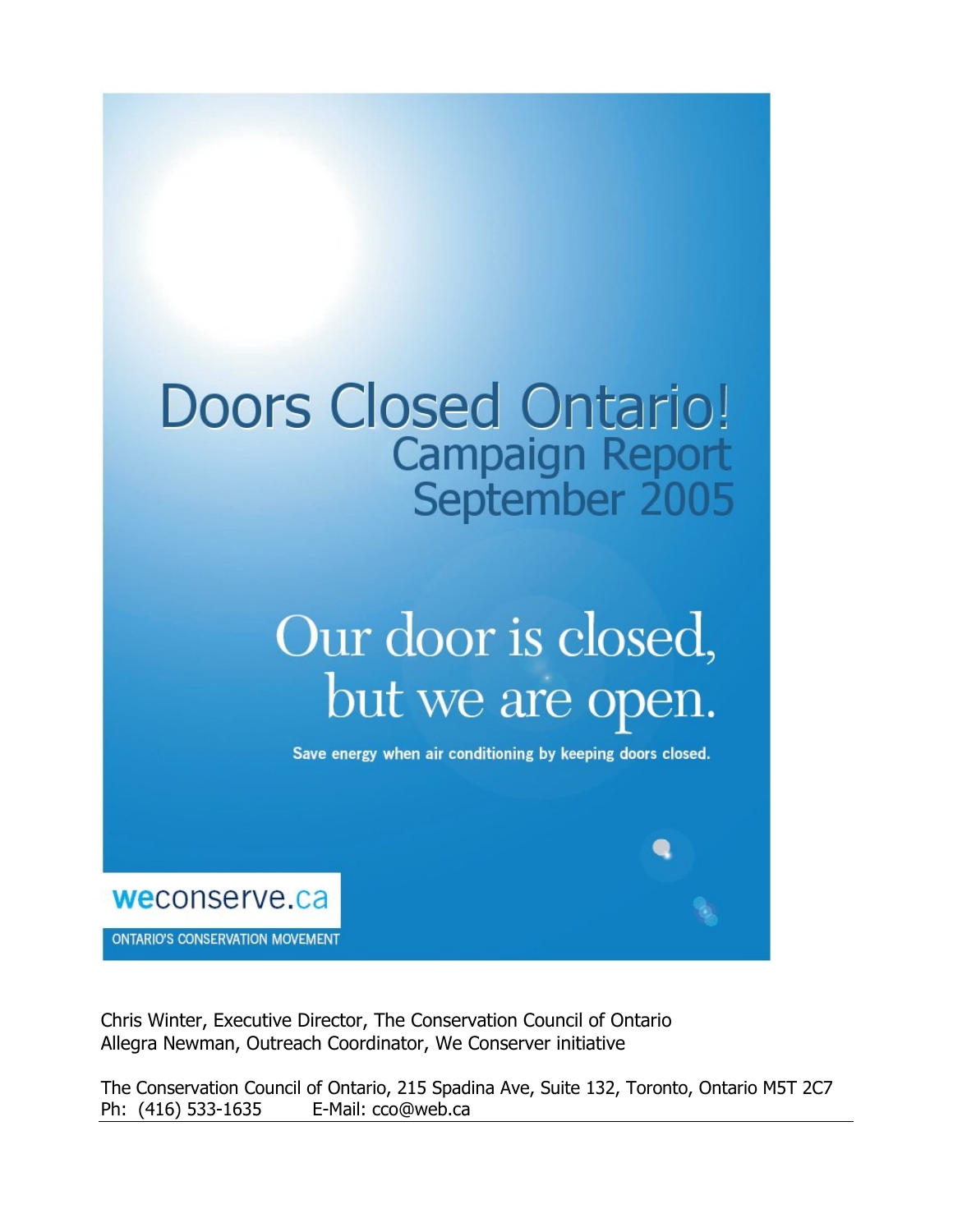#### **Overview**

Doors Closed Ontario was a pilot campaign for We Conserve, Ontario's new conservation movement. As a movement, our goal is to support the shift to a conserver society and economy in Ontario.

We Conserve strengthens cooperation between organizations through networks and collaborations, supports individual organizations in their area of expertise and leadership, and promotes their services and solutions through co-marketing initiatives. We Conserve also brings the potential for strengthening the conservation movement via common social marketing campaigns and a united fundraising initiative.

Consultation on how to design the We Conserve initiative was launched on July 5, 2005 with a challenge paper and website, www.weconserve.ca. Early on in the process, however, we wanted to provide a practical demonstration of the power of a conservation movement in raising awareness and achieving results.

Through our earlier work in promoting electricity conservation during heat waves, we became aware of a strong public outcry against "energy wastrels". People were willing to do their part to conserve, but they were outraged to see the wasteful practices of their neighbours, and in particular the stores and restaurants with an air-conditioner running full blast and the door wide open.

Our initial observation was:

- **Support for conservation is high.**
- **A significant percentage of the population practices conservation**
- **These people appreciate recognition for their efforts**
- **These people are open to new conservation messages**
- **Conservers hate to see blatant waste.**

Air-conditioner waste was an obvious target: highly visible and measurable. With help from Scott Rouse at Energy@Work and the Heating Refrigerating and Air-Conditioning Institute of Canada, we estimated that if 10% of Ontario's 100,000 stores and restaurants left the door open while air-conditioning, up to 200 megawatts of power could be wasted.

The challenge was to design the campaign in a way that rewarded good behaviour while drawing attention to the wasteful practices.

#### Our answer was Doors Closed Ontario!

The campaign was simple: we designed a poster for the stores that were doing the right thing, and we asked groups and volunteers to help distribute the posters. In particular, we asked for help for a one-week blitz leading up to the second anniversary of the blackout on August 14, 2005.

The response was tremendous.

We sent the request out via our listserve and other network lists. The message was bounced by readers to many other people.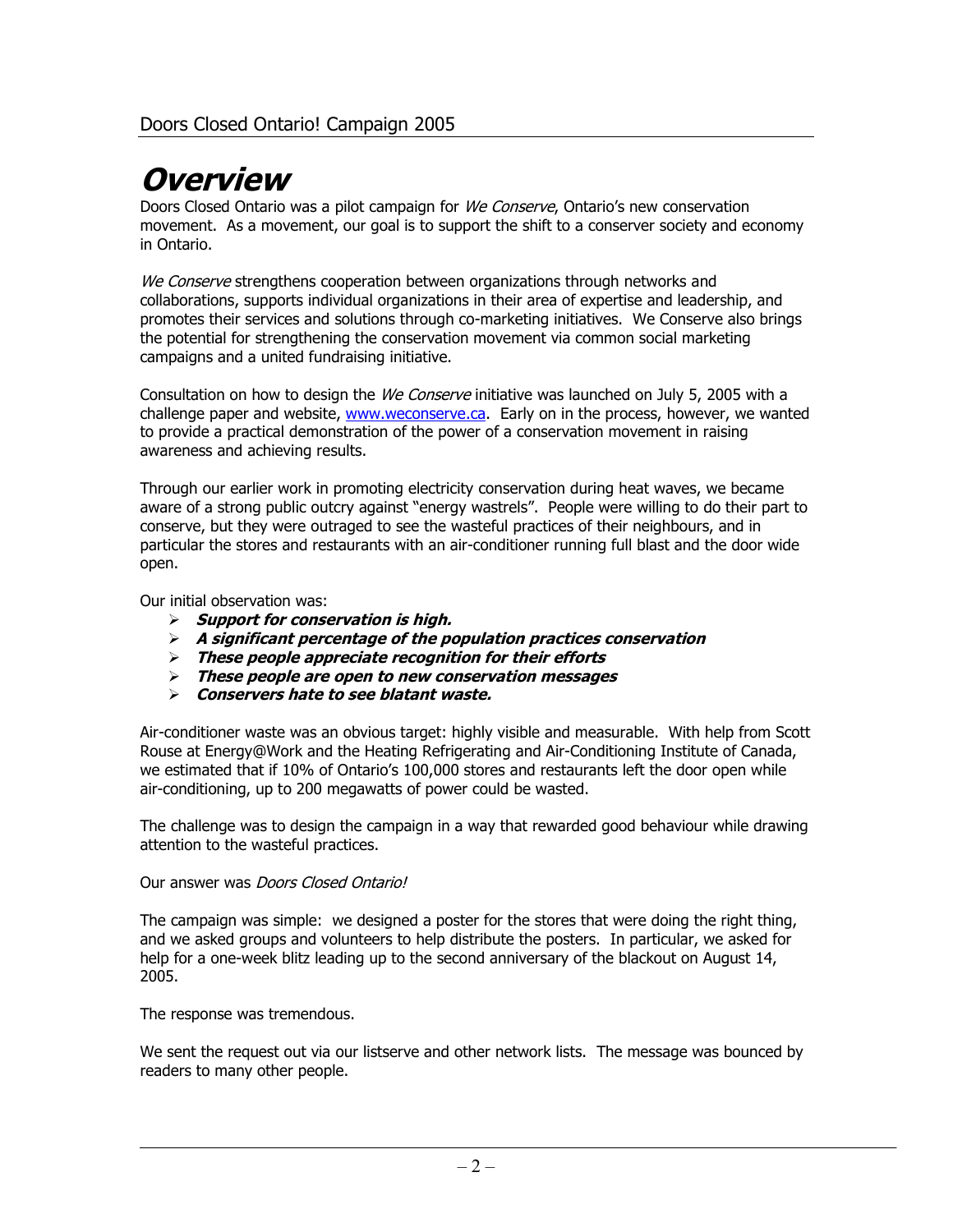Within two days, we had offers of support for promoting the campaign by the Ontario Chamber of Commerce, the Ontario Restaurant Hotel and Motel Association, and the Association of Municipalities of Ontario. All three organizations included a notice on the campaign in an enewsletter to their members.

Over 5,000 posters were distributed by 24 organizations in 15 communities (see list on page eight). Five municipalities signed up, as did two chambers of commerce. The poster was translated into French, Mandarin and Cantonese, and Portuguese.

### **Media Coverage**

The media launch on Tuesday August 9th, 2005 was a great success. Over 30 media from Toronto and the surrounding area attended the launch which featured speeches by Chris Winter ED of the CCO and Peter Love, Ontario's Chief Energy Conservation Officer. Also in attendance

were representatives from various NGO partners including, One Tonne Toronto, North Toronto Green Community, One Tonne Don Valley West, Cool Shops (Clean Air Foundation), Eneract, Canada-China Environmental Cooperation Council, Federation of Portuguese Canadian Business & Professionals. Representatives from the Chinese media and the Portuguese media were in attendance to discuss the campaign within these two communities.

*"It was a fantastic media launch for Door Closed campaign this morning. So many media, including the main Chinese newspapers and TV. Congratulations!"* 

Frank Deng, Canada-China Environmental Cooperation Council

The campaign was featured in newspapers across the province including the National Post, the Toronto Star, the Toronto Sun and a variety of local and community newspapers. Many radio and TV stations also featured the campaign.

We documented over 100 media hits on the Doors Closed Ontario! Campaign. The audience numbers for the electronic media (radio and TV) alone (taken from the media monitoring notes) indicates 4.2 million listeners were exposed to the message. Volunteers who distributed posters after the media blitz reported that stores and restaurants were often already familiar with the campaign.

*"We had great success with promoting the campaign in the Portuguese community with a Portuguese media kick-off on Wednesday, August 10, 2005 which featured members of Cool Shops."* 

> Ron Moniz, Federation of Portuguese Canadian Business and Professionals

The media was a vital part of this campaign as stores are more likely to put up a poster and close their door if there is a possibility that a news camera will be coming by. One Toronto retailer suggested that this fear of exposure by the media was directly responsible for their compliance.

The marketing aspect of the campaign is something that should be looked at next year. If we were to offer each business a free exposure on the Doors Closed website it would further entice those businesses that are concerned only with the bottom line.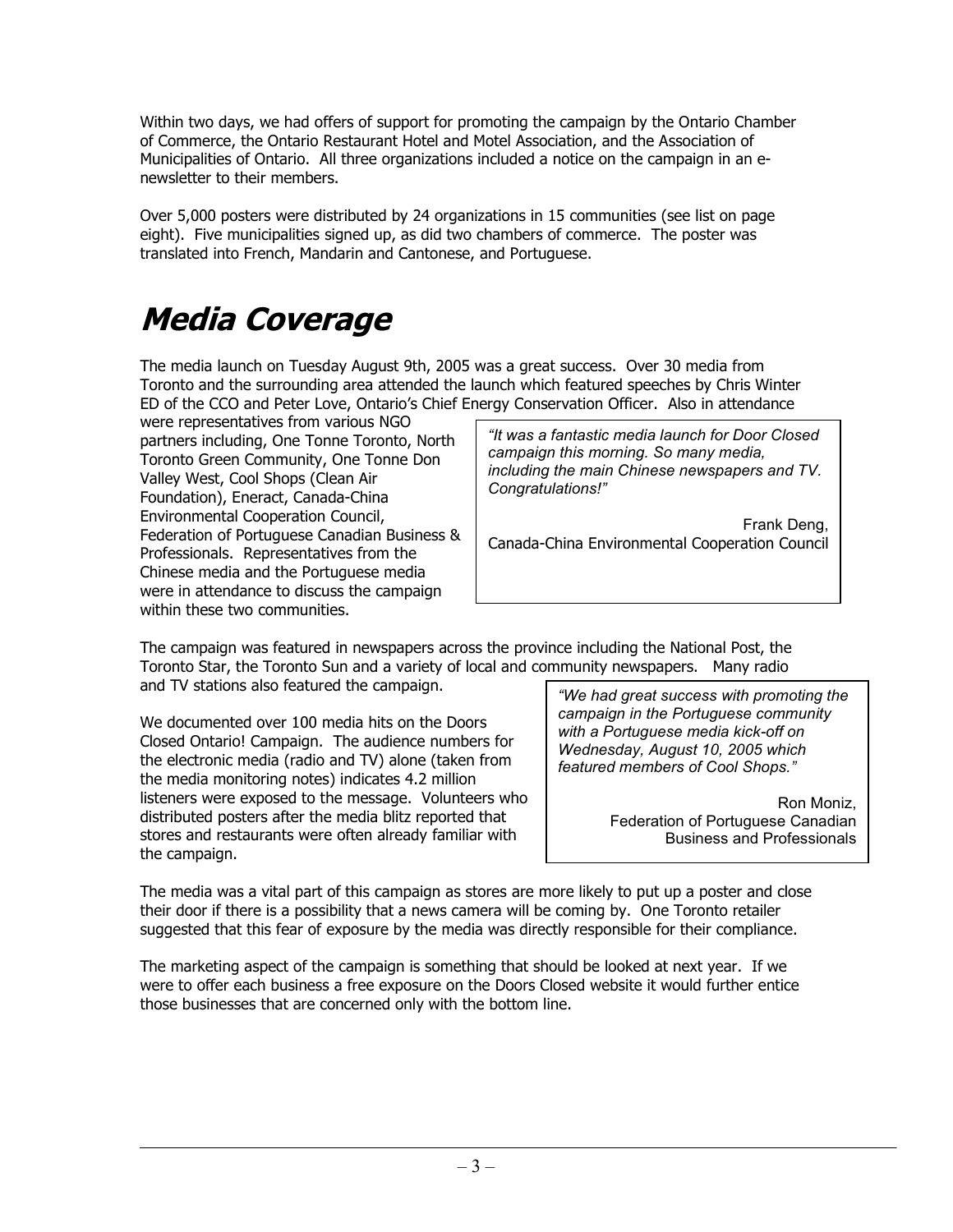### **Poster Distribution**

Posters were distributed in 15 communities across Ontario, giving us an excellent range of feedback on the uptake on the campaign in different regions.

Major retail centers and streets were the most effective targets. Smaller stores are generally already concerned about losing money and have their doors shut. Some small stores do not

have air conditioning at all. One volunteer suggested taking the campaign to another level and having signs that congratulate those stores that do not have air conditioning.

Volunteers from small towns and Northern communities found that few stores were interested in participating. Generally keeping doors open was just not an issue as it was not necessary for encouraging business. The campaign was successful in urban centers like

"The campaign was a great idea to spread awareness to Ontario about energy conservation and a great learning tool for businesses to realize how much energy they were leaking and how much they could be saving. Our members reacted positively with the campaign downloading the poster and were more than willingly to show it off and spread the message**."** 

> Ron Moniz, Federation of Portuguese Canadian Business and Professionals

Toronto and Ottawa with thriving downtowns. It was also successful in surrounding suburban centers like Oakville and Burlington which also have busy downtown cores. One organization in Hamilton reported that there were so few street facing stores in the city that keeping doors open was not an issue.

The larger stores located in urban shopping districts were the worst perpetrators since they can afford to waste money for the sake of gaining business. Perhaps targeting large chains instead of going after small businesses would be more effective since the energy impact of a larger store having their door open is much greater. Also, volunteers approaching these large stores had little success since the staff do not generally make decisions and the order to keep the door open comes from head office. A few large stores in down town Toronto did close their doors because of the campaign.

Large chains posed a problem. Staff were all too willing to comply, but their hands were tied by corporate policy made in some far off city.

A Toronto merchant reported having lost customers because their doors were open. She also suggested that peer pressure among stores in a neighbourhood would force stores to choose to close their doors. As we suspected, congratulating stores on their conservation minded actions with a poster will have an impact on those stores who have their doors open.

Partnering NGOs responded positively to having their logo displayed on the posters as distribution partners. As partners in the campaign, their investment of time gave them valuable publicity, both in stores and in local media.

The support of municipalities and chambers of commerce was a tremendous boost to the campaign. The town of Oakville posted the names of those stores that participated in the campaign on their website. You can check out their results at http://www.oakville.ca/3826.htm (67 stores!).

*"Stores were very happy to post the poster in their windows after I said that I would post their store name on our website as a participating store, to give them some free exposure. It worked very well."* 

Suzanne Austin, Town of Oakville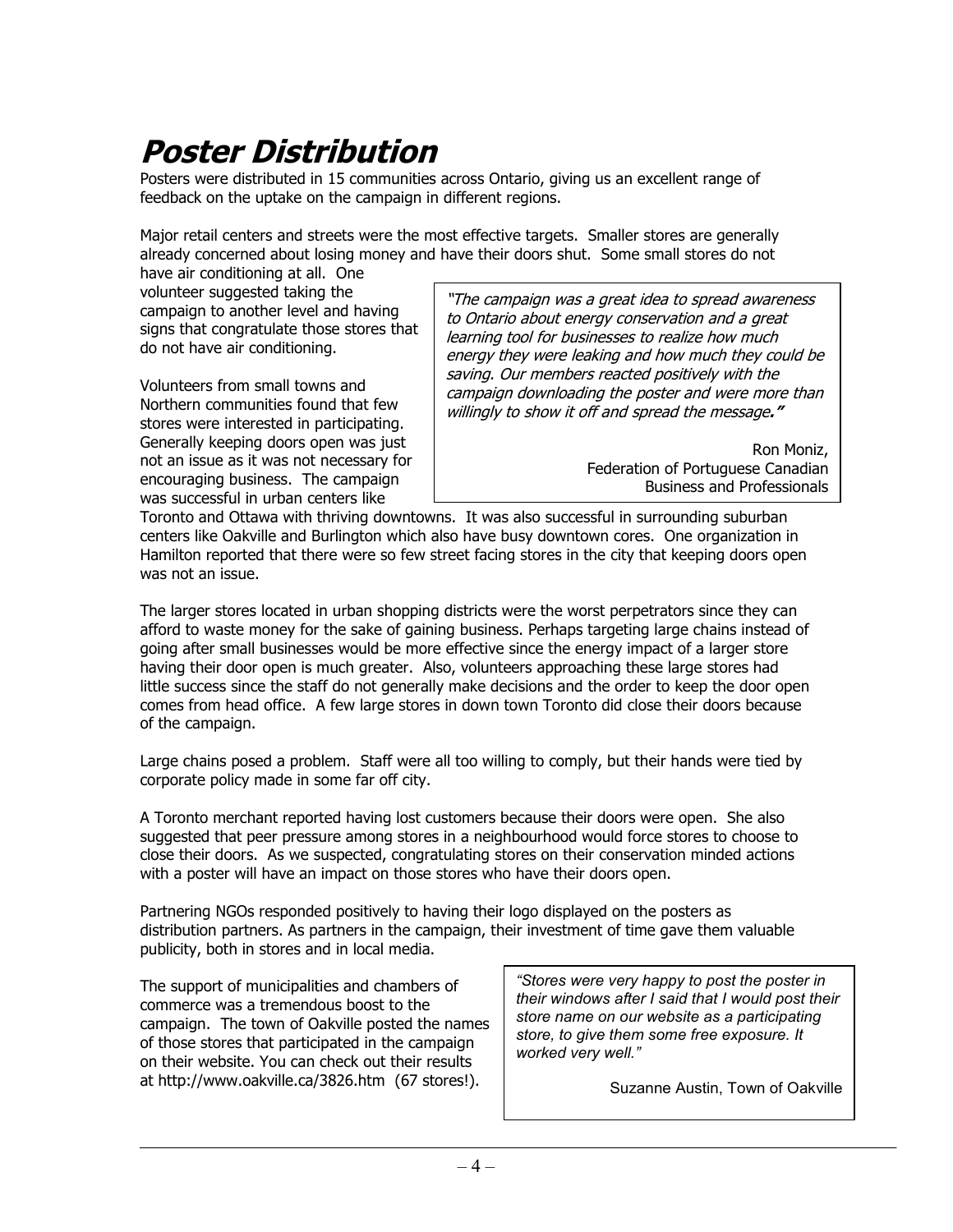When we had a cultural association as a partner, we produced a bilingual version of the poster for them. Both the Canada-China Environmental Cooperation Council and the Federation of Portuguese Canadian Business and Professionals received media local coverage of their efforts.

Most businesses liked the look and wording of the poster however a few volunteers reported that some stores thought the wording suggested they were closed. Other volunteers thought stickers would have been more effective.

Many volunteers suggested distributing a simple card or brochure about the costs or energy use (both environmental and financial) along with the poster would be effective. With this information available, stores that had their doors open could have evidence of the waste of energy to pass onto their head offices and managers.

*"All 12 posters went in half an hour! Will be printing more. They mostly have seen the ad on TV and are anxious to get on the bandwagon. It is now a fashion trend in the Beach, so I will be printing more."*

Cynthia Dudley, Toronto

### **Results**

Number of Posters Distributed: 5345 Number of Partner Organizations: 27 Number of Ontario Cities/Towns where posters were distributed: 16 Number of Municipalities involved: 5 Number of Chamber of Commerce: 2 Number of languages posters translated into: 4

Based on the reports from local canvassers, we estimate that…

49% of businesses approached displayed a poster

12% of businesses visited had their doors open

64% of businesses with their doors open closed their doors when asked

The 12% of businesses with doors open supports our original estimate of up to 200 megawatts of wasted electricity during heat waves if 10% of businesses leave their doors open while airconditioning.

Through direct outreach during this pilot campaign we estimate that we were able to save 5 to 7 megawatts of power by asking stores to close their doors. Not bad for \$3,000 worth of posters. With an earlier start in 2006, we anticipate even better results.

The more important result is how *Doors Closed* helped build a conservation movement in Ontario:

- $\triangleright$  We forged new partnerships in conservation
- $\triangleright$  We raised public awareness and support for conservation
- $\triangleright$  We promoted other conservation programs and groups

In short, the *Doors Closed* campaign demonstrated how a simple campaign can help support a complex movement and a deep-rooted shift in attitudes. It showed the value of a communityoriented and province-wide campaign: people to people communications, but with the active support and involvement of business and all levels of government.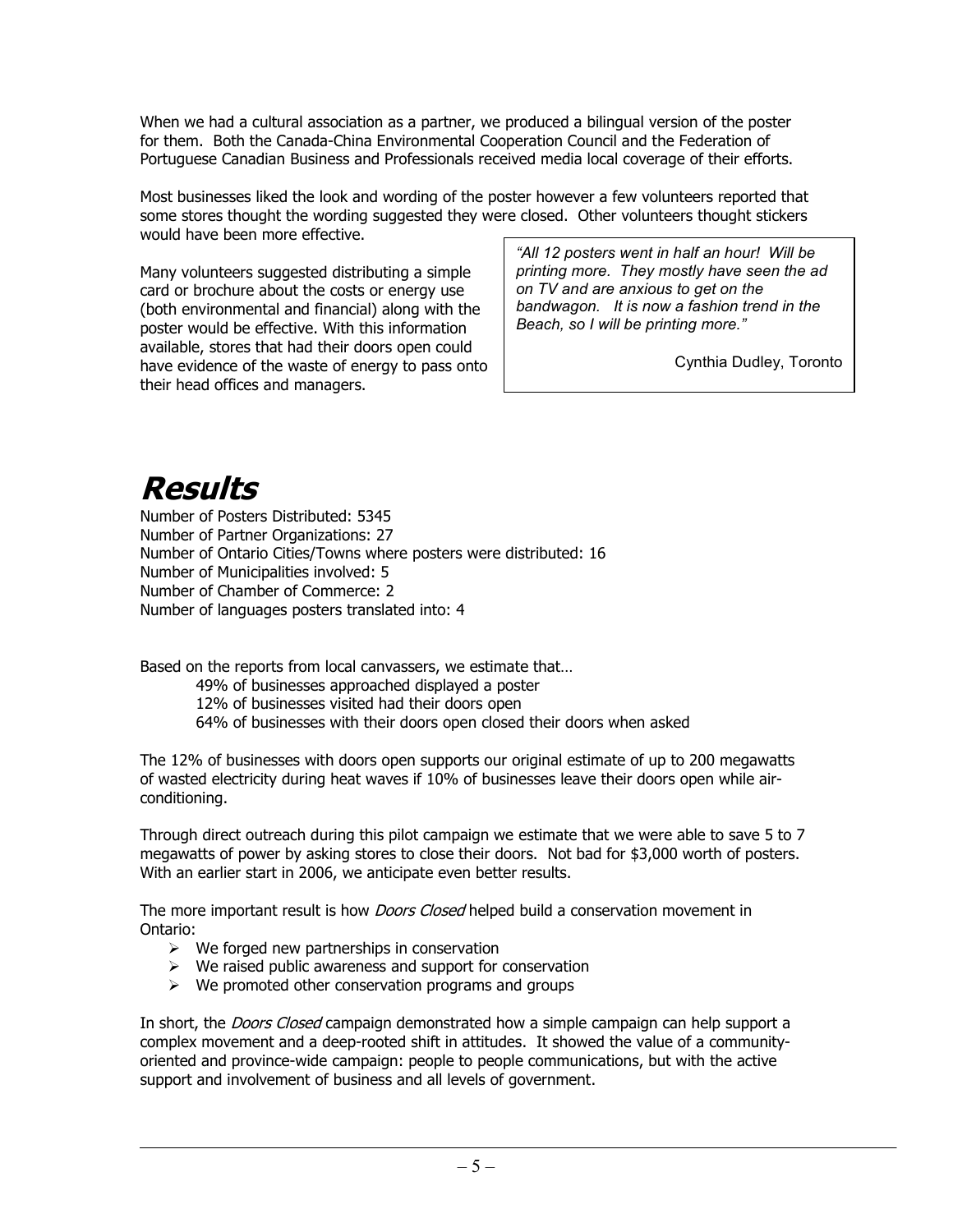#### **Some Observations**

Here are some quick observations on the campaign:

- 1. Support for conservation is strong, and from all sides
- 2. The public response to the campaign was strong and emotional. People hate to see stores and restaurants wasting electricity.
- 3. A provincial campaign with community-based outreach is a potent combination.
- 4. Doors Closed could not have worked without local capacity community groups with staff and volunteers to help spread the word.
- 5. The involvement of business associations, chambers of commerce and municipalities made a significant impact
- 6. Big chains need to step up to the plate, with head office committing to conservation.
- 7. Small convenience stores, many owned by new Canadians, need friendly advice on energy conservation, such as is offered by Cool Shops

Now compare these results with the current debate over electricity demand, and the relative roles of conservation and new supplies ensuring a reliable, environmentally-responsible and economic electricity system in Ontario.

Everyone (and we do mean everyone) agrees that conservation is the first and most desirable option for meeting Ontario's electricity needs. Within the scope of conservation we include demand reduction, load shifting, and increased efficiency in electrical use.

**Conservation is by far the cheapest option**. From compact fluorescent lightbulbs to energy-efficient appliances and comprehensive energy audits, conservation programs promise better results at a fraction of the cost of new nuclear power.

**Conservation creates a more resilient and competitive economy**. At a time of rising energy costs, every dollar invested in energy conservation is a dollar invested in Ontario's economic security.

**Conservation saves money.** For families and individuals trying to make ends meet, conservation provides simple solutions to lower energy bills

**Conservation means clean air.** No emissions and no radioactivity. Conservation means a healthier environment and improved air quality – which in turn means healthier people and reduced strain on the health care system.

Conservation does present some unique challenges, however. It is not a centralized engineered solution. We cannot build a 500 Megawatt conservation plant, nor can we distribute it via power lines. We can, however, create an investment fund for conservation technology and financial incentives to ensure that conservation is an economically viable and attractive alternative

We can also develop our capacity to deliver conservation, be it through retailers, community volunteers and outreach projects and provincial campaigns. We deliver conservation through people, not wires. Compared to the cost of a new power line to Manitoba, this is a minor investment and it has the added benefit of creating new jobs and stronger communities across Ontario.

In a one-week blitz, Doors Closed demonstrated the potential of a conservation movement in Ontario. We need to move quickly to develop that potential and create a truly dynamic, multifaceted conservation movement in Ontario.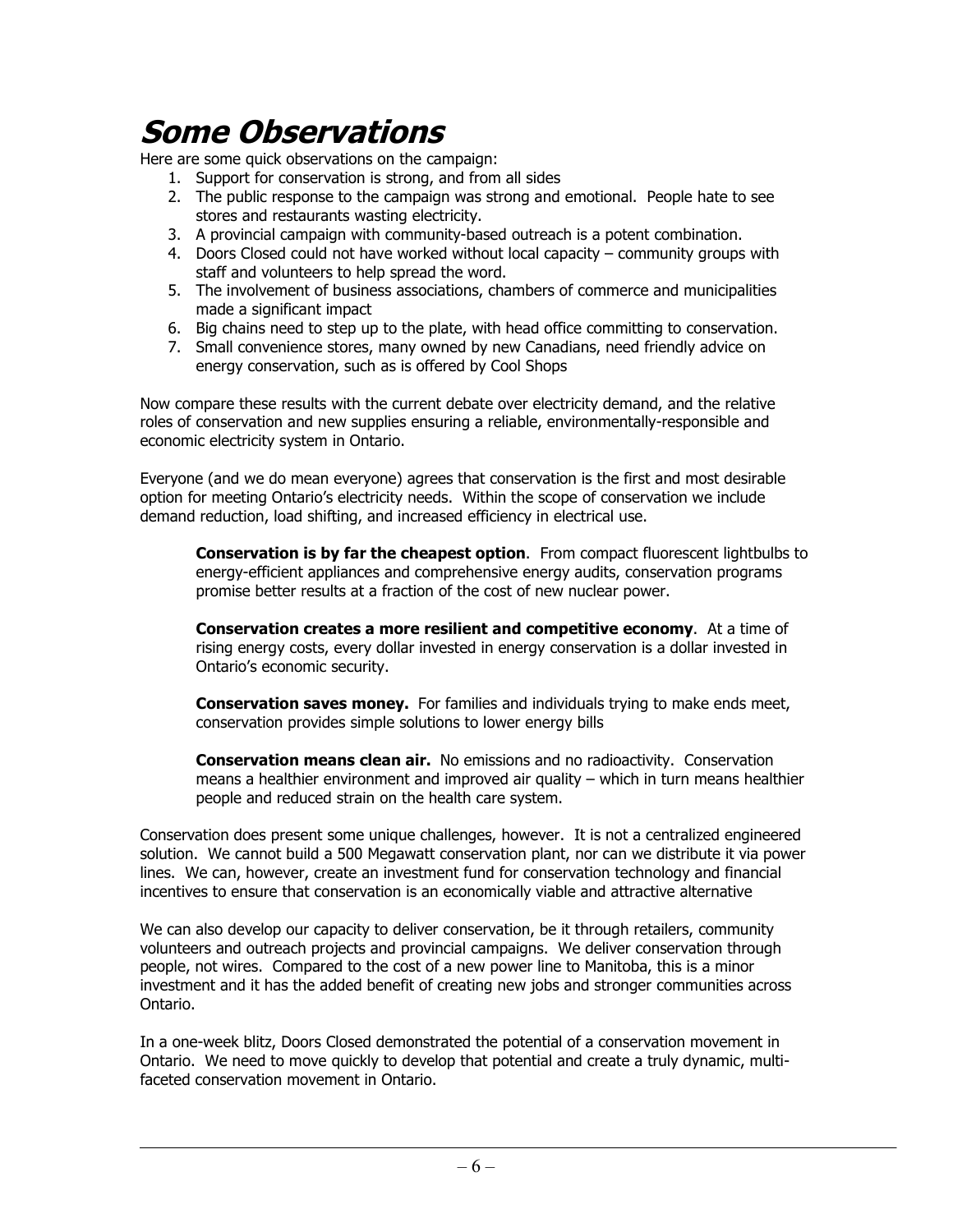### **Recommendations**

#### **Doors Closed 2006**

As this was the pilot year for this initiative the Conservation Council of Ontario was happy with the participation and feedback from both Ontario NGOs and volunteers. Here are some recommendations for Doors Closed year two:

- Start the campaign earlier in the summer
- Produce an easy to read energy tip sheet to accompany the distribution
- Print removable stickers instead of posters
- Provide more support for the volunteers and make sure they understand the facts behind the campaign
- Target chain stores by contacting their head office
- Connect with more community groups to help with distribution

Numerous reporters asked us about pricing and regulating doors closed. We are emphasizing a voluntary approach that promotes a deep-rooted cultural value that as opposed to a by-law or similar regulation. However, we do recognize that voluntary programs like Doors Closed need to be supported by peak pricing. Smart meters and peak power pricing for medium and larger stores and restaurants would help reinforce the message that air-conditioning the great outdoors is a waste we can all ill-afford!

#### **Involving the Retail Sector in Ontario's Conservation Movement**

Finally, another important recommendation is to work with the retail sector to design an integrated We Conserve campaign that would allow stores to identify the conservation measure that make sense for them (i.e. not everyone has air-conditioning) and to promote their conservation products and services (organic cotton, recycled paper, energy efficient appliances, and organic food, for example).

We need stores and restaurants to be ambassadors for conservation, and in return Ontario needs to support those retailers and restaurants that embrace conservation in their operations and products.

#### **Ontario's Commitment to Conservation**

Ontario is at the crossroads for deciding on its energy investments.

We believe Ontario's first major investment should be in conservation. This would include:

- $\triangleright$  A conservation investment fund, on the scale equivalent to the cost of a new power plant.
- $\triangleright$  A commitment to community-based conservation capacity, including support services, outreach and provincial campaigns, equivalent to the cost of new distribution lines.

Everyone says conservation is the first option. Let's make it so.